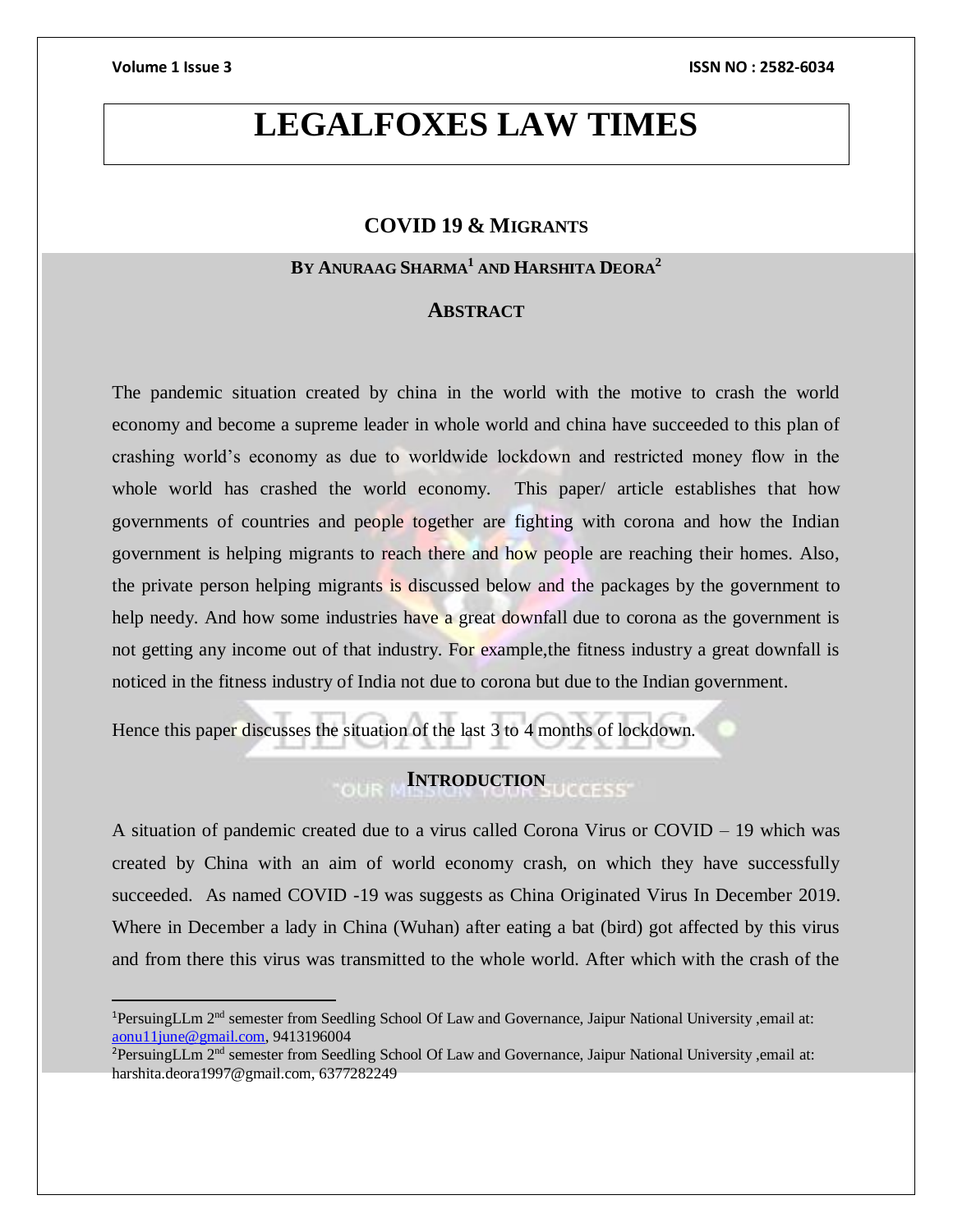world economy, Corona has affected millions of people in the world. Where on one hand government in the world has announced lockdown, there on the other hand Corona positive people were increasing day by day even in India after the declaration of the nationwide lockdown the cases of Corona positive has increased in the nation. The lockdown as declared majorly effected the people and income of every class from middle-classes to lower-middle classes and the most effect was on the people who were far away from their home working and were not allowed to go back to their home due to lockdown and movement was restricted for about 2.5 months. Still, these people who have migrated for the reason of working have started walking towards their homes, even after the sealed borders of the states. As there was no source of income to the migrants and no even there was no place of living for them (mostly daily wage labor) who were neither supported by a private person nor by the government not by the employer.

Where on one hand lockdown has positively responded to Corona their on another hand it has destroyed the people of the country and time of recession has again arrived due to the downfall of the economy of India and also other countries.

Also, the Indian government in the fight against Corona was helped by the World Bank with U\$ 1 billion and even by actors and businessman and cricketer too by donating the government of India.

LEGAL FOXE

## **HISTORY**

 $\overline{a}$ 

China Originated Virus In December 2019, popularly known as the coronavirus which is a disease that is easily transferrable from one person to another person through particles, cells from the body of the person who is affected by this disease. The  $1<sup>st</sup>$  corona case was found in china in a 55-year-old lady in Hubei province in November which was discovered and named corona in December 2019. Where it was discovered that this virus was originated due to the intake of the bat by a lady.<sup>3</sup> It was suspected in the bat which was after transmitted to other animals but another report accordingly discovers that corona virus was not originated because of intake of bats but it was a virus develop intentionally by China in their labs and which was afterward speeded to the province of china like Wuhan and other and slowly to the world. The reason to

<sup>3</sup> https://www.livescience.com/first-case-coronavirus-found.html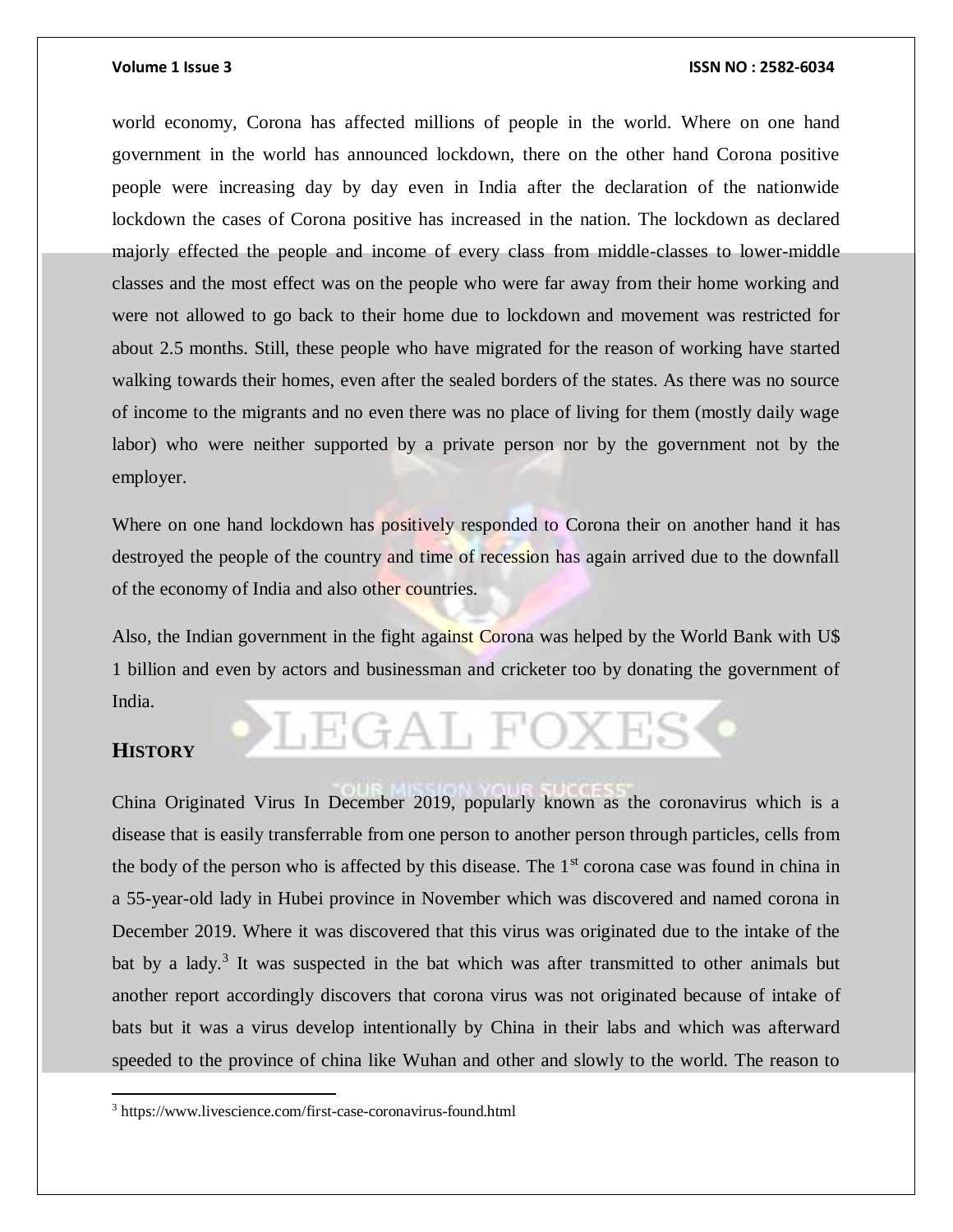create this virus and spread it in the whole world was to crash the world's economy and China to introduce themselves as new world leaders which china has shown by acquiring a Russian company at low rates as that company was about shut. So, still, it is not cleared that whether it is animal generated virus or lab generated virus by china.

In India 1<sup>st</sup> case of Corona was found in January where a person from china arrived in India and after attending a grand party at Delhi he went back, Transmitting this virus to Indians. After which slowly Indians were getting affected by this disease and in month march when the people at large were affected by this disease the at 24<sup>th</sup> march 2020 our Prime Minister Narendra Modi Declared Nationwide Lockdown where the two main Acts was taken into force due to lockdown which was Essential Commodities act, 1955 as during lockdown people were allowed only to go out for purchasing of essential commodities needed for daily households and shops which was allowed to open due to this lockdown were the only shops which are in the business of selling essential commodities and Medical shops with special permission and with a time limit in a day for opening a shop. And the other was Epidemic diseases (Amendment) ordinance 2020 where the act of 1987 was amended to cope with the situation of the pandemic.

Still even after declaring Nationwide Lockdown in India cases of the corona were not decreasing.

# LEGAL FOXES

# **LOCKDOWN & INDIANS**

l

# **OUR MISSION YOUR SUCCESS'**

Nationwide lockdown declared by the Indian Government on 24<sup>th</sup>March 2020 due to the widespread corona virus in India. For this lockdown World bank has granted U\$1 billion<sup>4</sup> to Indian Government with the payback period of 18.5 years with 5 grace years, and in this lockdown, every other person according to their capacity has donated to the government In PM cares fund wherewith the amount donated to this fund will be used for providing food to poor people who are unable to get food due to lockdown, but again the ground reality no migrant, no poor got help from the government even Prime Minister has declared a big package of Rs. 20 lakh Crore to make India Aatmnirbahar.

<sup>4</sup> https://www.timesnownews.com/business-economy/economy/article/world-bank-approves-usd-1-billion-socialprotection-package-for-india/592233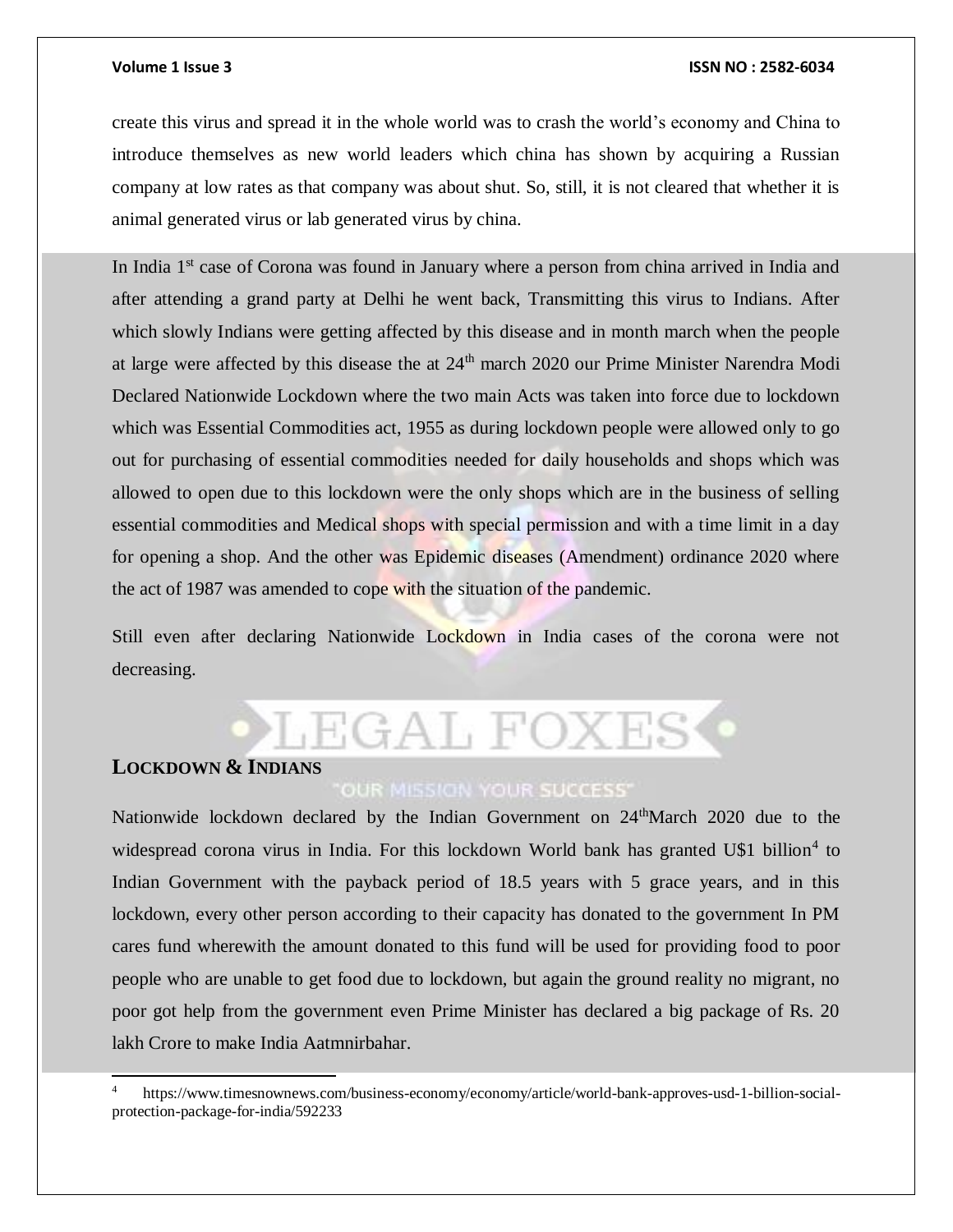But lockdown has affected the people of the lower middle class, migrants, and daily wage labor, where due to sealed borders migrants were unable to reach their homes due to unavailability of transportation facility migrants started walking towards their homes without thinking about kilometers to be travelled. Where some people died some people headed towards the wrong way which made them unable to reach their homes.

Lockdown not only affected people who are migrants but businesses, youths, government employees are also affected as most of the small scale businesses are shut, youths are jobless due to drowning economy, and government servants are paid a less amount of salary. Still, the main Aim of introducing lockdown was destroyed which was to break the chain of the corona.

It seems like lockdown was not introduced to break the chain of corona but to break the chain of employment, because after 2.5 months of lockdown, daily screenings, even after taking every kind of precautions active corona cases were found by the doctors even after a moment doctors discovered that there are no symptoms seen in patients and still they are corona positive, now here the question arises that if the corona is disease through a virus then how people without any symptom can be detected as corona positive, because every disease do have symptoms of it but corona doesn't have, is it possible.

Also as per the news, the recovery rate of the corona is highest in Rajasthan, how it is possible until the invention of the vaccine or antidote of corona how people are getting recovered.

Still after, May  $15<sup>th</sup>$ , 2020 some relief in lockdown was provided by the government where wine shops were allowed to open, where on one hand government is asking people to maintain their immunity and make their immunity strong, there on other hand wine shops are allowed to sell and with increased taxes according to the state government. And even in unlock 1.0 only sports activities are closed and nothing else because there is no income generated through sports activities. The fitness industry other than migrants is the most affected industry or most destroyed part of lockdown because as per Indian government immunity is boosted when Indian intakes alcohol and not when he/she exercises or try to stay fit.

Now coming to the Migrating people, these are the people who are away from their original living places and migrate here and there in search of work and jobs these are those people who do not have any fixed jobs and are hired on the daily wage basis. These are the people who when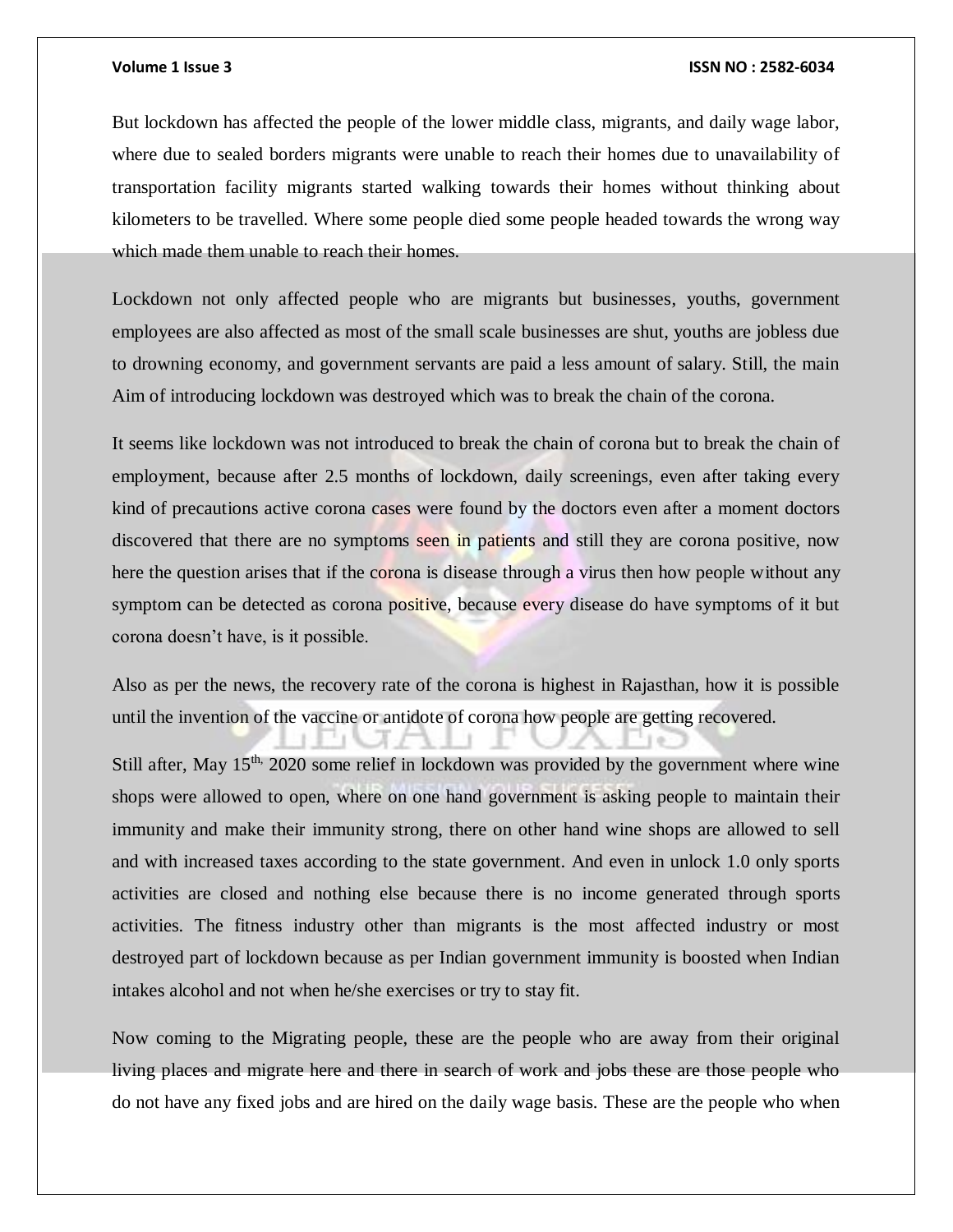become jobless have nothing to eat wants to go to the original place they were not allowed to do so due to border seizure and also due to unavailability of transport, because of being jobless and due to unavailability of transportation people started walking towards their home through any means of transport they can go with i.e. walking, by cycle, by a truck even by smuggling people tried to reach their houses. Even some people died before reaching their homes not only adults but kids also died in this migration due to the unavailability of food and continuous walking.<sup>5</sup>

Looking at these situations the government has decided to allow some public transport to work and allow people to migrate with some restrictions. i.e. shramik express was allowed by the government with pre reservations and a restricted number of people was allowed to travel also bus services was allowed with some restrictions to help to migrate people, but Indian politics and rivalries exist where Congress migrants to go their home by providing a good amount of bus but which was not allowed to enter in U.P. and with the instruction of Chief Minister buses were not allowed for about three days to enter to U.P. borders.<sup>6</sup>

Also,the government for helping poor needy and migrants has allowed the amount of money from the package 20 lakh crore where Nirmala Sitaraman has introduced a 5 trench related budget where the second trench of budget talks about the money which is to be provided by the government to needy people.<sup>7</sup> But still, the question arises whether the people have provided with the amount. No answer to this is present until today as the government has not even replied to RTI.

On the other hand Actor,SonuSood helped migrants to reach their homes on June 9 where he helped 180 migrants to reach their houses by providing buses for transportation $8$ .

Not only this but many other actors and businessmen have helped the government in this situation either by cash or by kind.

# **CONCLUSION**

 $\overline{a}$ 

 $<sup>5</sup>$  https://thewire.in/rights/covid-19-lockdown-migrant-workers-children-implications</sup>

<sup>6</sup> https://timesofindia.indiatimes.com/city/jaipur/despite-priyankas-requests-up-govt-refuses-to-allow-entry-of-buseswith-migrants/articleshow/75795674.cms

<sup>7</sup>https://www.thehindu.com/news/resources/economic-stimulus-package-details-of-20-lakh-crore-packageannounced-by-union-finance-minister-nirmala-sitharaman-in-five-tranches/article31606806.ece

<sup>8</sup> https://indianexpress.com/article/entertainment/bollywood/sonu-sood-news-on-june-8-6448068/lite/